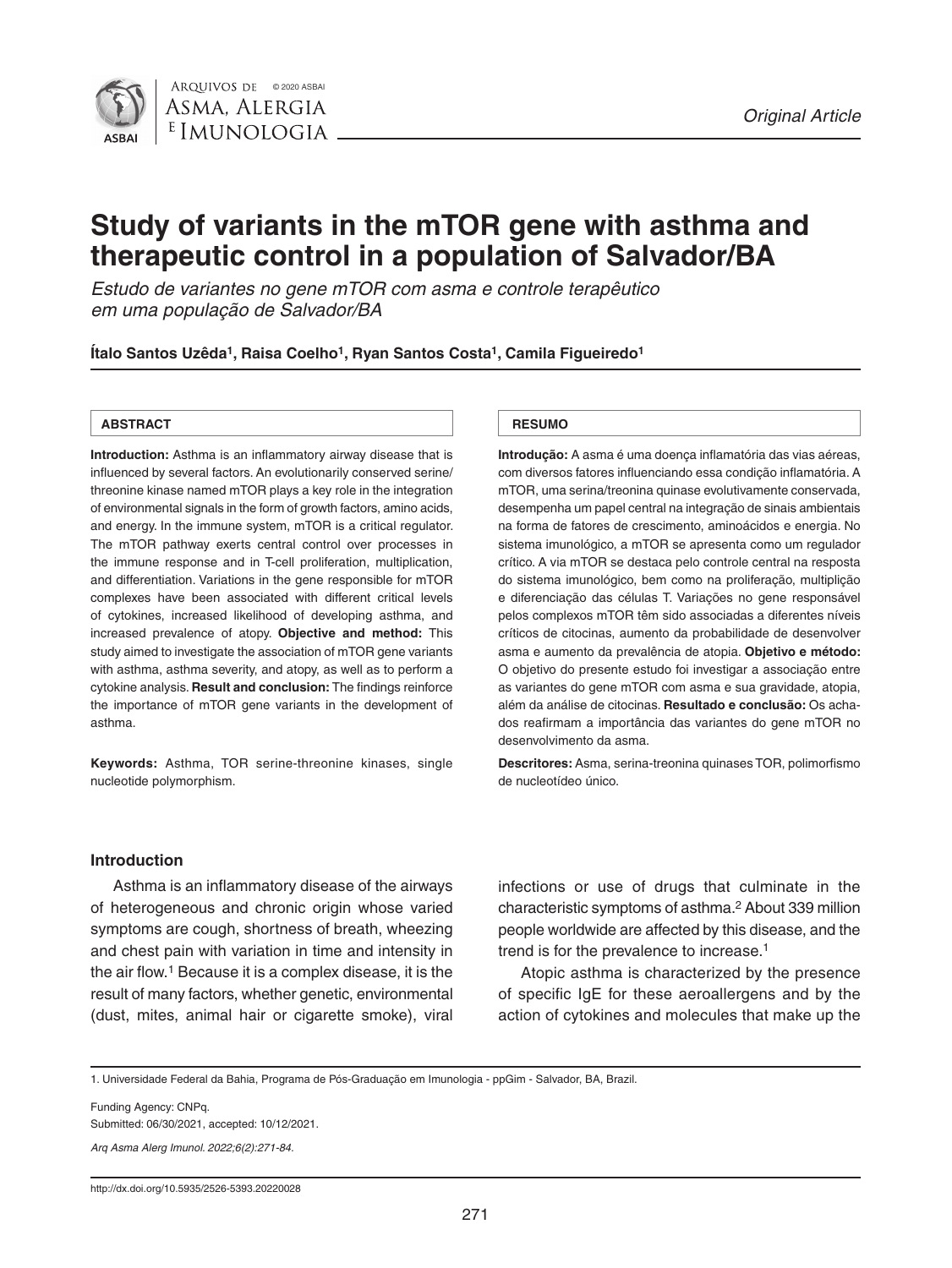profile of T helper 2 or Th2 lymphocytes, this being a subtype of effector  $CD4 + T$  cells, which lead to an inflammatory cascade.3 The identification of allergens by Th2 cells in atopic asthma induces the interleukins (IL) of this profile, such as IL-4, IL-5 and IL-13, cytokines involved in the isotype change of the B cell heavy chain, which results in the release of Immunoglobulin E (IgE) by plasmocytes, in eosinophil chemotaxis, in airway hyperreactivity and mucus secretion. Non-atopic asthma, in turn, points to a distinct pattern of T cell activation, producing IL-5, IL-2 and IFN- $\gamma$ <sup>4</sup>. The mTOR, or target of rapamycin in mammals, is a serine / threonine kinase whose function in the central regulation of cell metabolism. growth, proliferation and survival has already been reiterated.5 In the activation cascade by extrinsic factors PI3K (p-PI3K) phosphorylates Akt, which activates mTOR and its effective ribosomal protein to S6 kinase 1 (S6K1). Phosphorylated S6K1 (p-p70S6k) promotes protein translation and cell growth. Aberrant mTOR signaling is involved in many diseases, including cancer, cardiovascular disease and diabetes.6 The mTOR, which also regulates the cellular immunity of lymphocytes, stimulates the release of cytokines from inflammatory cells.<sup>7</sup> In addition, systemic lupus erythematosus was suppressed when patients were treated with the mTOR inhibitor rapamycin.

The mTOR pathway regulates the differentiation and activation of subsets of CD4 + T cells. Therefore, it is believed that the mTOR signaling pathway is strongly associated with the loss of balance between Th1 and Th2 cytokines and between Th17 and Treg cells in immunological diseases, as well as asthma, whose phenotypic profile is variable. $8$  In this perspective, the objective of the study was to analyze the association of variants in the MTOR gene with asthma, atopy and therapeutic control of the disease in a population in Salvador, Ba.

### **Methods**

### *Population*

The present study was conducted in 1178 patients from ProAR (Program for the Control of Asthma and Allergic Rhinitis in Bahia) and these were divided into the following groups:

a) Patients with severe asthma: 401 patients with severe asthma, of both genders and age over 18 years, living in Salvador, were included. The cases were

recruited consecutively among patients followed by ProAR for at least one year, with a confirmed diagnosis of severe asthma according to the classification of the Global Initiative against Asthma9 by an audit carried out by two experts.

b) Controls (patients with mild asthma): 413 control patients with mild or intermittent persistent asthma9, also resident in Salvador and matched to cases by gender, age and socioeconomic status, were evaluated.

c) Controls (patients without asthma): 364 individuals with no history of asthma, also resident in Salvador and matched to cases by gender, age, socioeconomic status and place of residence, were evaluated, undergoing a medical consultation to assess their condition, health supplemented by basic blood, feces and urine tests, to all procedures for obtaining environmental information and blood samples for DNA analysis and genetic study.

The diagnosis of asthma and the definition of severity, carried out by the doctor, followed the classification of the Global Initiative for Asthma.1 Combined history, physical examination, spirometry, daytime airway variation and response to treatment lead to the diagnosis of the disease. The main associated symptoms included wheezing, chronic cough, chest tightness, dyspnoea, chest discomfort, at specific times and under certain circumstances: exposure to cold, post-exercise, respiratory infection, exposure to inhalers, respiratory irritants and / or exposure to allergens. Severity was based on reports of daily symptoms, exacerbations or frequent nocturnal symptoms, limitation in physical activities, reduced lung function (FEV<sub>1</sub> or peak expiratory flow  $\leq 60\%$ ) or variability in FEV<sub>1</sub> or peak expiratory flow  $> 30\%$ .

The individuals underwent a medical consultation to assess their general health condition, with basic tests (blood, feces and urine), a questionnaire to collect information on the home environment and blood samples for DNA analysis and genetic study.

Atopy was defined based on the dosage of allergenspecific IgE (asIgE) in the individuals' serum, combined with the results of skin tests. All cases and controls were subjected to skin prick tests (SPT) for the most common inhalable allergens in our region (mites – *Dermatophagoides pteronyssinus*, *Dermatophagoides farinae*, *Blomia tropicalis*; cockroach - *American periplaneta* and *Blatella germanica*; fungi - *Aspergillus fumigatus* and *Penicilliumnotatum*; animals - dog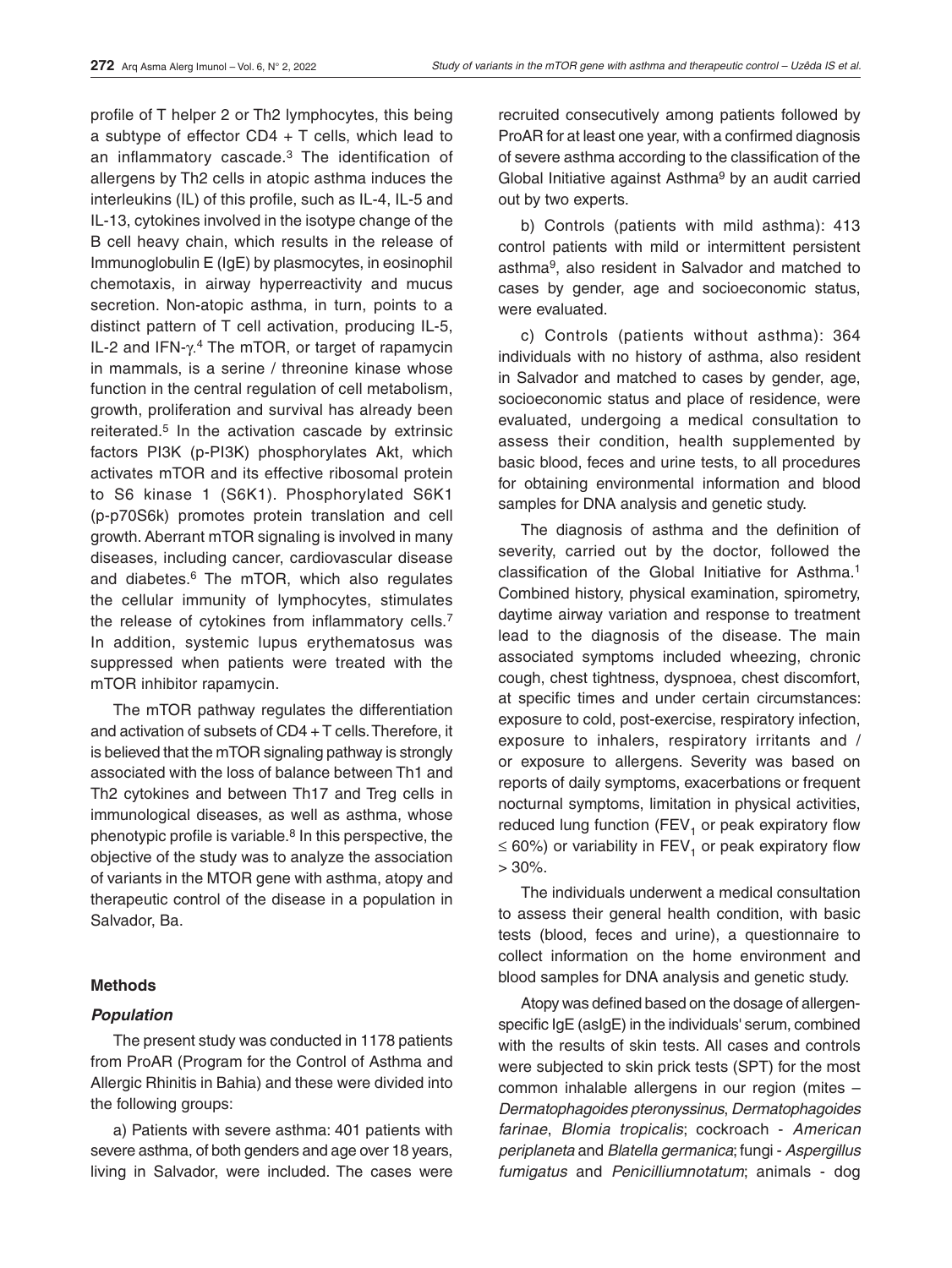and cat epithelium) (ALKAbello, Denmark), on the foreleg. The diameter of the papules was measured after 15 minutes. The test was considered positive if the average of the largest perpendicular diameters (excluding pseudopods) was at least 3 mm greater than the negative control.

#### *Assessment of response to treatment*

Asthma control is assessed considering the week prior to the date of the clinical evaluation and reflects the response to the treatment the patient is using. Asthma is considered uncontrolled if the patient has three or more of the following characteristics: symptoms more than twice a week that trigger limitations in his activities, nocturnal symptoms,  $FEV<sub>1</sub>$  or Peak Expiratory Flow < 80%. The patient is also considered uncontrolled if asthma exacerbation occurred in the week of the assessment<sup>10</sup>.

The evaluation of asthma control was performed using the ACQ7 questionnaire. The ACQ, in its full version, consists of seven questions. Five questions refer to asthma symptoms (nighttime symptoms, morning symptoms, limitations in daily activities, dyspnea and wheezing), one question refers to the use of rescue β2-agonist medication and the seventh question takes into account a gauge measure of the airways: the percentage value of the forced expiratory volume in the first second  $(FEV<sub>1</sub>)$  in relation to the predicted.

The final score of the questionnaire is the average score of the answers chosen by the patient, ranging from 0 (fully controlled) to 6 (uncontrolled) points. When validated in English, the ACQ presented two cutoff points to discriminate between controlled and uncontrolled asthma: the score of 0.75 is used in clinical practice, with a negative predictive value of 0.85 (meaning that if the score is < 0.75, there is an 85% chance of asthma being well controlled), and the score of 1.50 is used in clinical studies, with a positive predictive value of 0.88 (meaning that if the score is > 1.50, there is an 88% chance that asthma is not well controlled).

### *DNA Extraction and genotyping*

DNA extraction was performed from blood samples according to the Gentra® Puregene® Blood Kit (Quiagen) protocol. All samples were standardized at a concentration of 5 ng/μL and stored at -30 °C until genotyping. 1 11166592 11333554

The genotyping was performed using the Illumina Infinium Multi-Ethnic AMR/AFR-8 kit. The data of the genetic variants to be studied were extracted considering the genetic location of the MTOR according to NCBI data (www.ncbi.nlm.nih.gov) [Chromosome 1, NC\_000005.10 (11166592 - 11333554)].

After the tests were carried out, the results of the genotyped SNVs were stored in a database of phenotypes of the patients monitored and submitted to a quality control process. In this analysis, only individuals and SNVs with a genotyping rate "call rates" of at least  $90\%$  and presenting  $p > 0.05$  in the Hardy – Weinberg balance analysis using healthy individuals of the population, as well as variants whose frequency of polymorphic allele (AMF) was greater than 0.5% in the population. As controls, wells without DNA were used to evaluate non-specific amplification and a family triad (mother, father and son) to evaluate inconsistencies in genotyping.

#### *Dosage of cytokines and chemokine*

The samples were tested for a panel of 11 cytokines and chemokines (IL1β, IL-5, IL-6, IL-8, IL-10, IL-12, IL-13, IL-17A, IFN-γ, TNF and CCL11) using okill MEXIPEX® (Merck, Darmstadt, Germany) and following the manufacturer's instructions. The assay was performed using the Luminex MAGPIX® system (LifeTechnology, USA), based on the measurement of fluorescent signals released by a suspension of microspheres with specific cytokine antibodies, in 96-well plates. The combination of the fluorimetric signal of the microspheres with that released by the secondary antibody allows the measurement of signals related to the concentration of cytokines converted by a processor. For this, a standard curve of eight points was used for each cytokine. The data were analyzed using the Analyst 5.1 MILLIPLEX® software (Merck, Darmstadt, Germany).

#### *Analyzes in silica*

The link disequilibrium (LD) analysis of the observed SNPs was also performed. LD measures the non-random association of alleles at different loci<sup>11</sup>. The observed associations can be affected by mutation, recombination, gene conversion, selection, genetic drift or demographic factors, such as inbreeding, migration and population structure.12 Thus, LD patterns are used to infer genetic parameters of a population<sup>13</sup>.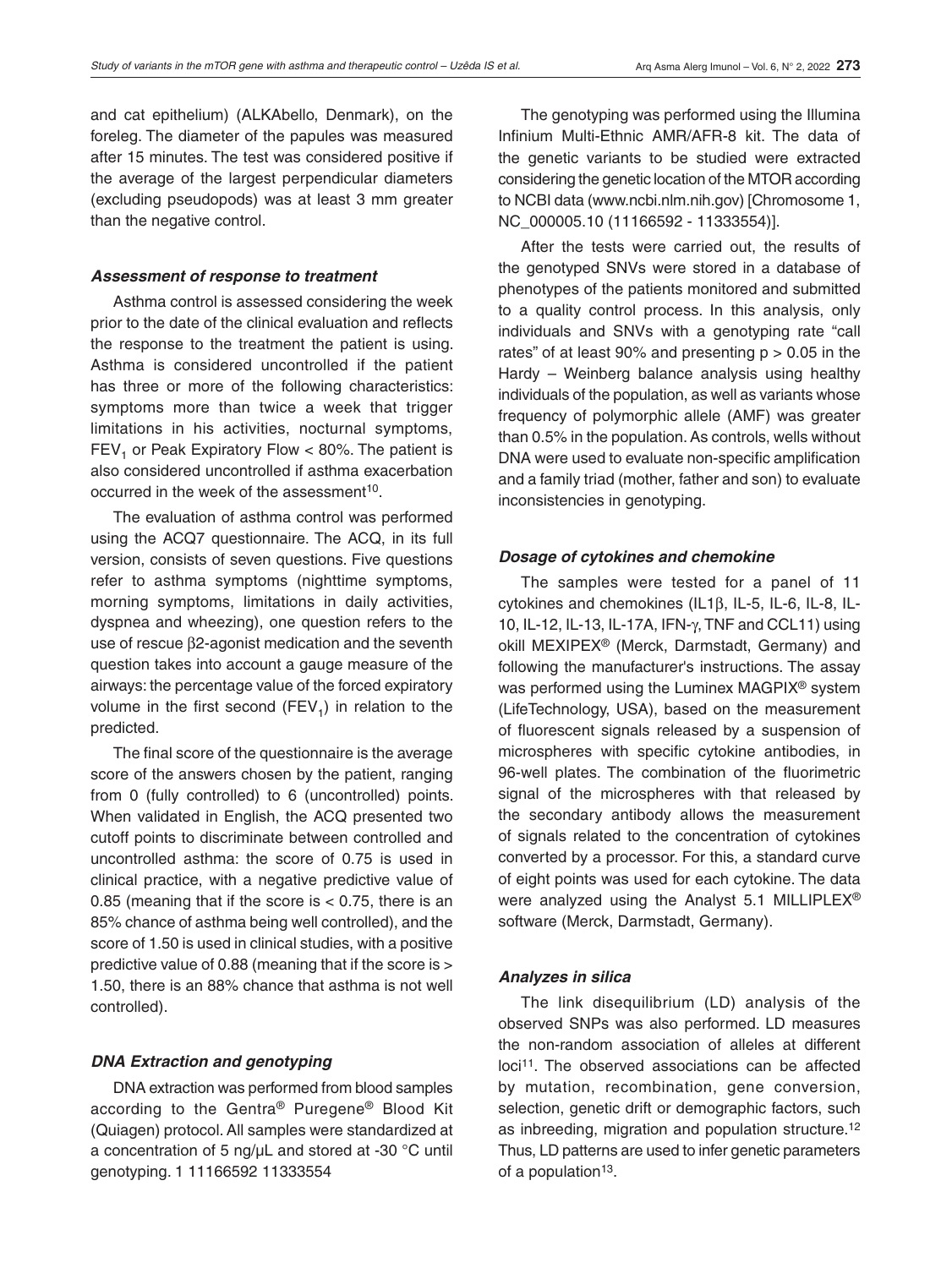SNPs were also researched on the RegulomeDB and Ensembl platforms. RegulomeDB is a database for the interpretation of regulatory variants in the human genome. The platform identifies, through computational forecasts and manual annotations, the regulatory potential for productivity and functional variants. The score ranges from 1 to 6, where lower scores indicate increased evidence. Thus, a score of 1 indicates a likely effect on binding and gene expression, while scores 2 do not affect gene expression. Scores greater than 3 indicate a low probability of affecting the connection<sup>14</sup>.

### *Statistical analysis*

The phenotypes chosen in 3 genetic models (additive, dominant and recessive) for each SNP were analyzed. Empirical p-values were generated through a permutational approach for correction for multiple tests using the PLINK program. A series of current studies show that analyzing the 3 genetic models (additive, dominant and recessive) inserts more statistical power since the significance is determined by permutation. For adjusted association tests, we used logistic regression corrected for age, sex, BMI and main components of ancestry. For the analysis of quantitative traits (for example, specific IgE level as an outcome), the association tests were performed using a linear regression approach.

In addition, it was necessary to check the Hardy-Weinberg (H-W) balance. The H-W balance assumes that the genotype and allele frequencies are maintained randomly for generations and that there is a relationship between the allele and the gene frequency, their deviations or errors can be caused by genotyping errors. The tests are two-tailed and the statistical significance was established for the 95% confidence interval. The genetic associations followed analysis in the PLINK 1.9 program and the graphics produced in STATA 8.2 (StataCorp LP, CollegeStation, TX, USA).

Genotypic comparisons were made between the variants in the mTOR gene, in the three models (recessive, additive and dominant) and the dosed cytokines (IL-1β, IL-5, IL-6, IL-8, IL-10, IL-12, IL-13, IL-17A, IFN-γ, TNF and CCL11). For data with normal distribution, we used the One-Way analysis of variance (ANOVA) and Tukey's test or Green House-Geisser correction as Post-test; for data with non-normal distribution, Kruskall Walis and Dunn's Post-test (multiple comparisons) or Mann-Whitney (comparisons between two groups), adopting a value of P < 0.05 to determine statistical significance between groups, using the Graph Program Pad v6 (Graph Pad Software Inc., San Diego, CA, USA).

### *Ethical considerations*

This is a subproject of the project entitled "Risk factors, biomarkers and endemic phenotypes of severe asthma" coordinated by Prof. Álvaro Cruz, Faculty of Medicine, Federal University of Bahia in which he proposes to investigate the genetic mechanisms linked to asthma. This project was approved by the Research Ethics Committee of Maternidade Climério de Oliveira (MCO/UFBA), opinion No. 095/2012. The cell culture stage is a subproject of the project entitled "Assessment of Biological Pathway Markers in Endophenotypes and in the Therapeutic Response of Asthma and Allergy" coordinated by Profª Camila Alexandrina Viana de Figueiredo Fontana, Institute of Health Sciences, Federal University of Bahia. This project was approved by the Research Ethics Committee of the Faculty of Medicine of Bahia, Federal University of Bahia, opinion No. 2,549,881/2018.

### **Results**

The study population, PROAR, was analyzed according to asthma phenotypes, asthma severity and atopy. The data collected, in turn, in a system were analyzed for the prevalence of characteristics that could describe in an analytical way the different effects of the variables in the subsequent biostatistical analysis (Table 1).

### *Description of variants in the mTOR gene*

74 variants were observed in the MTOR gene. Of the initial total of variants, 62 were excluded because they had FAM < 0.05 and 03 by the Hardy Weinberg (HWE) balance test. The low genotyping criteria (Mind > 0.1) did not exclude any variant. After the quality control steps, the study included 09 SNPs in the mTOR (Table 2).

### *Association of variants in mTOR with asthma*

The analysis was performed using non-asthmatic individuals as a control group and all asthmatic individuals as a case group. In this sense, of the variants of the mTOR gene included in the study,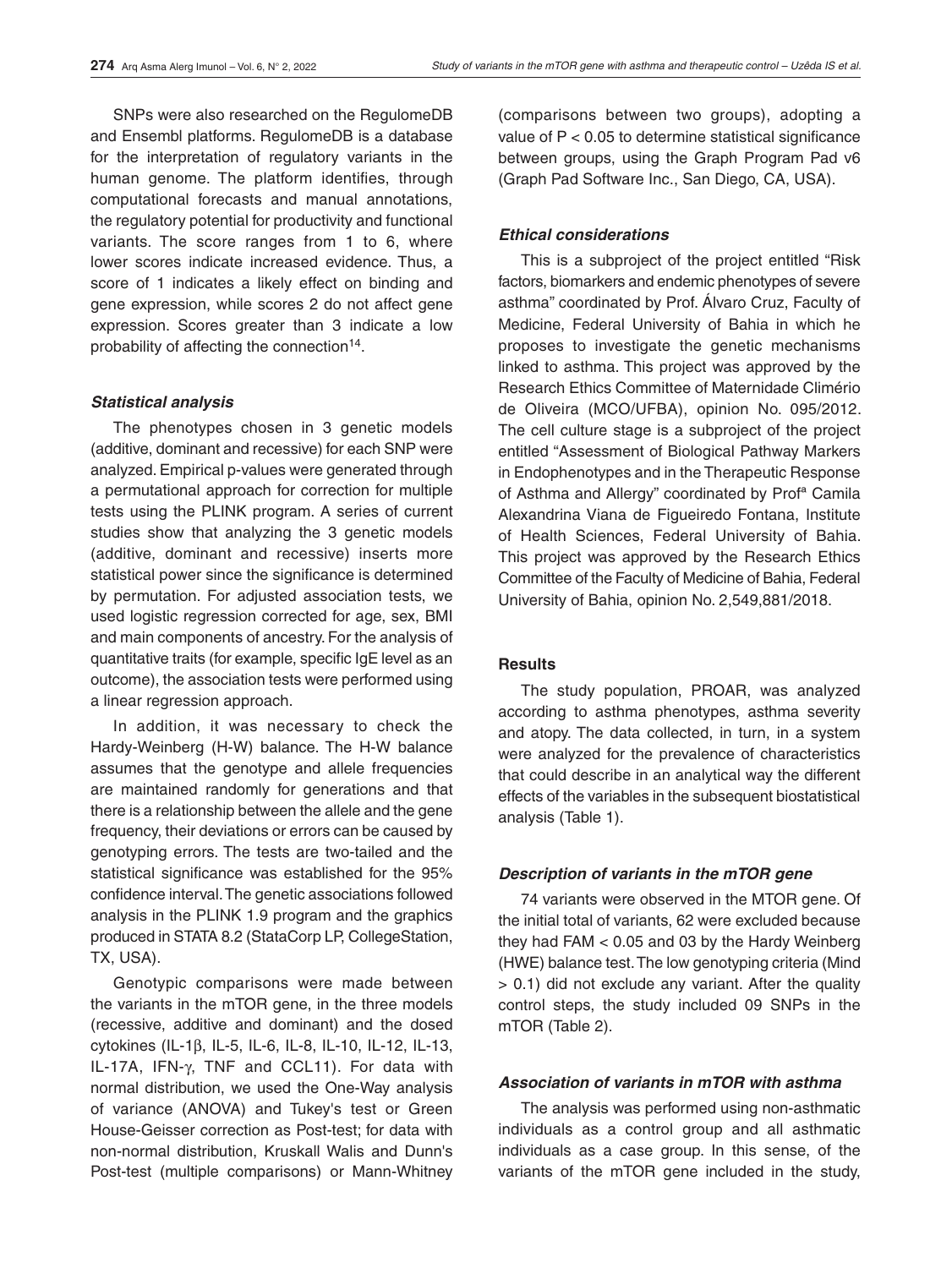### **Table 1**

Characteristics of the Proar population according to the asthma, gravity and atopy phenotypes

|                                                     | Individuals (n)            |                                     |                  |                          |                               |                  |                          | Individuals with Asthma (n) |                          |          |  |  |
|-----------------------------------------------------|----------------------------|-------------------------------------|------------------|--------------------------|-------------------------------|------------------|--------------------------|-----------------------------|--------------------------|----------|--|--|
| <b>Variables</b>                                    | Not asthmatic<br>$(n=342)$ | <b>Asthmatics</b><br>%<br>$(n=754)$ |                  | $\%$                     | Light<br>p value<br>$(n=385)$ |                  | $\%$                     | <b>Serious</b><br>$(n=369)$ | %                        | p value  |  |  |
|                                                     |                            |                                     |                  | Age                      |                               |                  |                          |                             |                          |          |  |  |
| Average±DP                                          | $43.84 \pm 12.9$           | $\overline{\phantom{0}}$            | $43.36 \pm 15.1$ | $\overline{\phantom{0}}$ | 0.271                         | $36.27 \pm 12.8$ | $\overline{\phantom{0}}$ | $50.75 \pm 13.63$           | $\overline{\phantom{0}}$ | $0.000*$ |  |  |
|                                                     |                            |                                     |                  | <b>Sex</b>               |                               |                  |                          |                             |                          |          |  |  |
| Woman<br>Man                                        | 294<br>48                  | 26.8<br>4.4                         | 598<br>156       | 54.6<br>14.2             | 0.09                          | 298<br>87        | 39.5<br>11.5             | 300<br>69                   | 39.8<br>9.2              | 0.187    |  |  |
|                                                     |                            |                                     |                  | <b>Body mass index</b>   |                               |                  |                          |                             |                          |          |  |  |
| Average±DP                                          | $26.9 + 5.7$               | $\overline{\phantom{0}}$            | $28.0 + 5.81$    |                          | 0.001                         | $26.9 + 5.77$    | $\overline{\phantom{0}}$ | $29.1 \pm 5.8$              | $\overline{\phantom{0}}$ | $0.000*$ |  |  |
|                                                     |                            |                                     |                  | <b>Smoking index</b>     |                               |                  |                          |                             |                          |          |  |  |
| Yes<br><b>No</b>                                    | 127<br>216                 | 11.8<br>20.1                        | 239<br>495       | 22.2<br>46.0             | 0.150                         | 106<br>260       | 14.4<br>35.4             | 133<br>235                  | 32.6<br>67.4             | 0.033    |  |  |
| Positive skin test (atopy)                          |                            |                                     |                  |                          |                               |                  |                          |                             |                          |          |  |  |
| For at least one of<br>the main allergens<br>tested | 80                         | 9.0                                 | 404              | 45.7                     | $0.000*$                      | 233              | 37.5                     | 171                         | 27.5                     | 0.008    |  |  |

### **Table 2**

Description of variants in the mTOR gene

| <b>Chromosome</b> | <b>SNP</b> | <b>Position</b> | <b>Alleles</b> | <b>MAF</b> | <b>HWE</b> | <b>Occupation</b>       | <b>Score</b><br><b>DB</b> regulation |
|-------------------|------------|-----------------|----------------|------------|------------|-------------------------|--------------------------------------|
|                   |            |                 |                |            |            |                         |                                      |
|                   | rs12139042 | 11167146        | A/G            | 0.081      | 0.147      | Intronic variant        | 5                                    |
|                   | rs17036350 | 11171226        | A/G            | 0.160      | 0.567      | Intronic variant        | 5                                    |
|                   | rs12122483 | 11193408        | A/G            | 0.095      | 0.339      | Intronic variant        | 3a                                   |
|                   | rs1057079  | 11205058        | A/G            | 0.392      | 0.072      | Intronic variant        | 4                                    |
|                   | rs12122605 | 11248020        | A/G            | 0.152      | 0.552      | Intronic variant        | 5                                    |
| 1                 |            |                 |                |            |            |                         |                                      |
|                   | rs28990992 | 11249789        | C/G            | 0.056      | 0.380      | Intronic losses variant | 4                                    |
|                   | rs61773703 | 11281952        | A/G            | 0.072      |            | Intronic variant        | 7                                    |
|                   | rs2788570  | 11289466        | A/G            | 0.113      | 0.304      | Intronic variant        | 5                                    |
|                   | rs7525957  | 11318236        | A/G            | 0.485      | 0.825      | Intronic variant        | 5                                    |
|                   |            |                 |                |            |            |                         |                                      |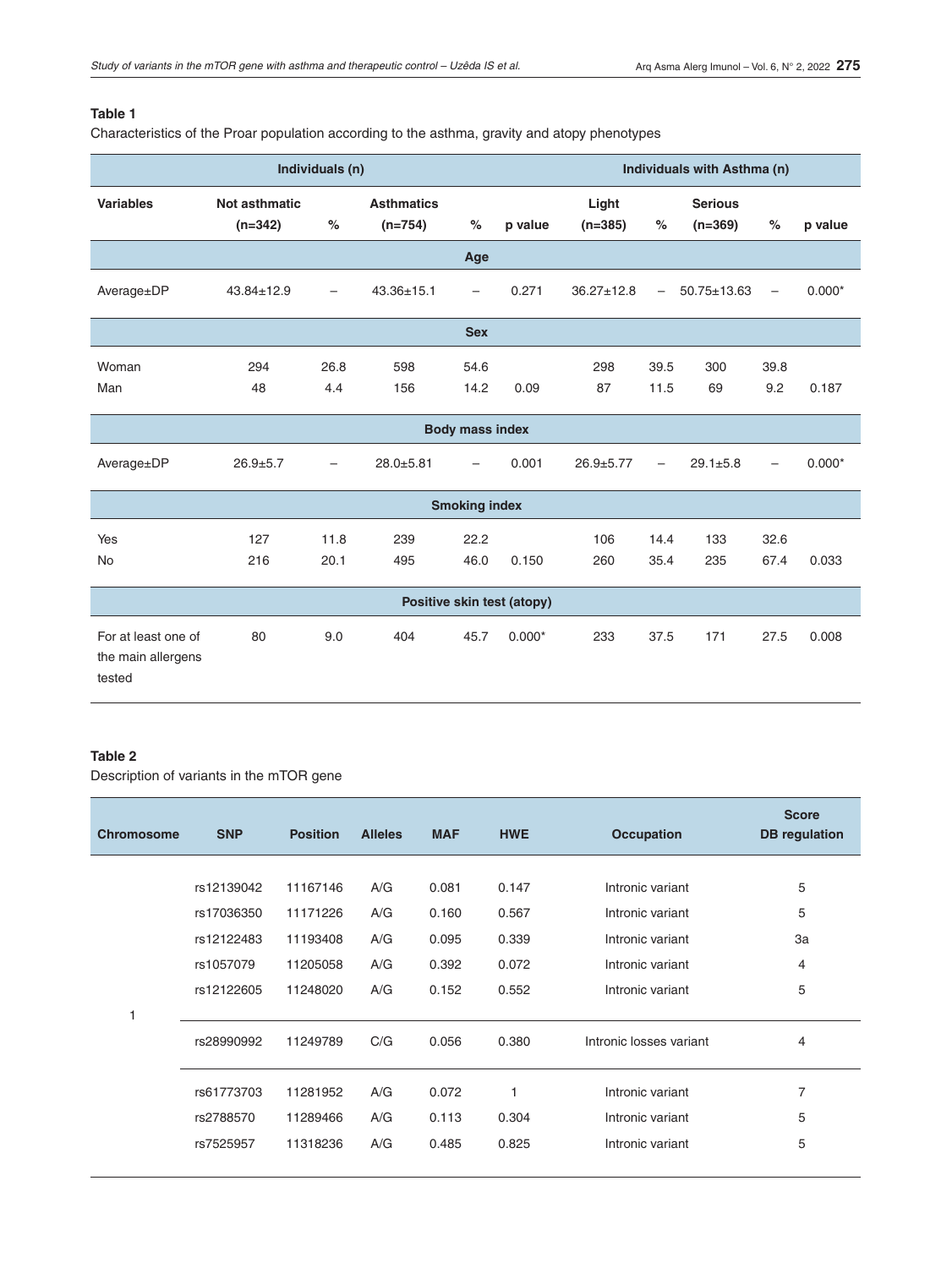only two showed positive associations compatible with asthma, one identified by the additive model (rs1057079) and the other by the recessive model (rs7525957). The other variants (rs12139042, rs17036350, rs12122483, rs12122605, rs28990992, rs61773703, rs2788570) were not associated with the outcome in this population. Table 3 below shows such associations adjusted for sex, age, BMI, and main component 1.

# *Association of variants in mTOR with asthma control*

Table 4 shows the significant association of the rs7525957 variant with severe asthma control. In this case, the analysis was done restricting the group of asthmatic individuals with a severe asthma profile, having as control the group whose asthma was controlled after treatment and the case the group whose control was not possible. In this sense, individuals with severe asthma who have the AA genotype are twice as likely to have the disease uncontrolled when compared with the other genotypes (OR 2.05; 95% CI 1.23- 3.42). The other variants (rs12139042, rs17036350, rs12122483, rs12122605, rs28990992, rs61773703, rs1057079, rs2788570) were not associated with the outcome in this population.

#### *Association of variants in mTOR with atopy*

This immune response is promoted by the production of an antibody called immunoglobulin

#### **Table 3**

Significant association between SNPs in mTOR and asthma by logistic regression adjusted for sex, age, BMI and main component 1

| <b>SNP</b> | <b>Model</b> | <b>GENO</b> | <b>Control</b> | Case        | <b>OR</b> | 95% CI        | P value | P perm |
|------------|--------------|-------------|----------------|-------------|-----------|---------------|---------|--------|
| rs1057079  |              | GG          | 151 (45%)      | 272 (36.2%) |           |               |         |        |
|            | <b>ADD</b>   | GA          | 136 (40.5%)    | 336 (44.8%) | 1.22      | 1.00-1.48     | 0.046   | 0.043  |
|            |              | AA          | 48 (14%)       | 141 (18%)   |           |               |         |        |
|            | <b>DOM</b>   | GG          | 151 (45%)      | 272 (36.2%) | 1.31      | $0.98 - 1.73$ | 0.0062  | 0.069  |
|            |              | GA+AA       | 184 (54.5%)    | 477 (0.63%) |           |               |         |        |
|            | <b>REC</b>   | $GG + GA$   | 287 (0.86%)    | 608 (0.81%) | 1.28      | $0.19 - 1.88$ | 0.190   | 0.184  |
|            |              | AA          | 48 (14%)       | 141 (18%)   |           |               |         |        |
|            |              | GG          | 102 (30.4%)    | 199 (26.5%) |           |               |         |        |
|            | <b>ADD</b>   | GA          | 168 (50.1%)    | 345 (46%)   | 1.18      | $0.98 - 1.42$ | 0.087   | 0.100  |
| rs7525957  |              | AA          | 65 (19%)       | 205 (27%)   |           |               |         |        |
|            |              |             |                |             |           |               |         |        |
|            | <b>DOM</b>   | GG          | 102 (30.4%)    | 199 (26.5%) | 1.084     | $0.81 - 1.45$ | 0.592   | 0.555  |
|            |              | GA+AA       | 233 (69.1%)    | 550 (73%)   |           |               |         |        |
|            | <b>REC</b>   | $GG + GA$   | 270 (80.5%)    | 544 (72.5%) | 1.45      | 1.05-2.01     | 0.002   | 0.026  |
|            |              | AA          | 65 (19%)       | 205 (27%)   |           |               |         |        |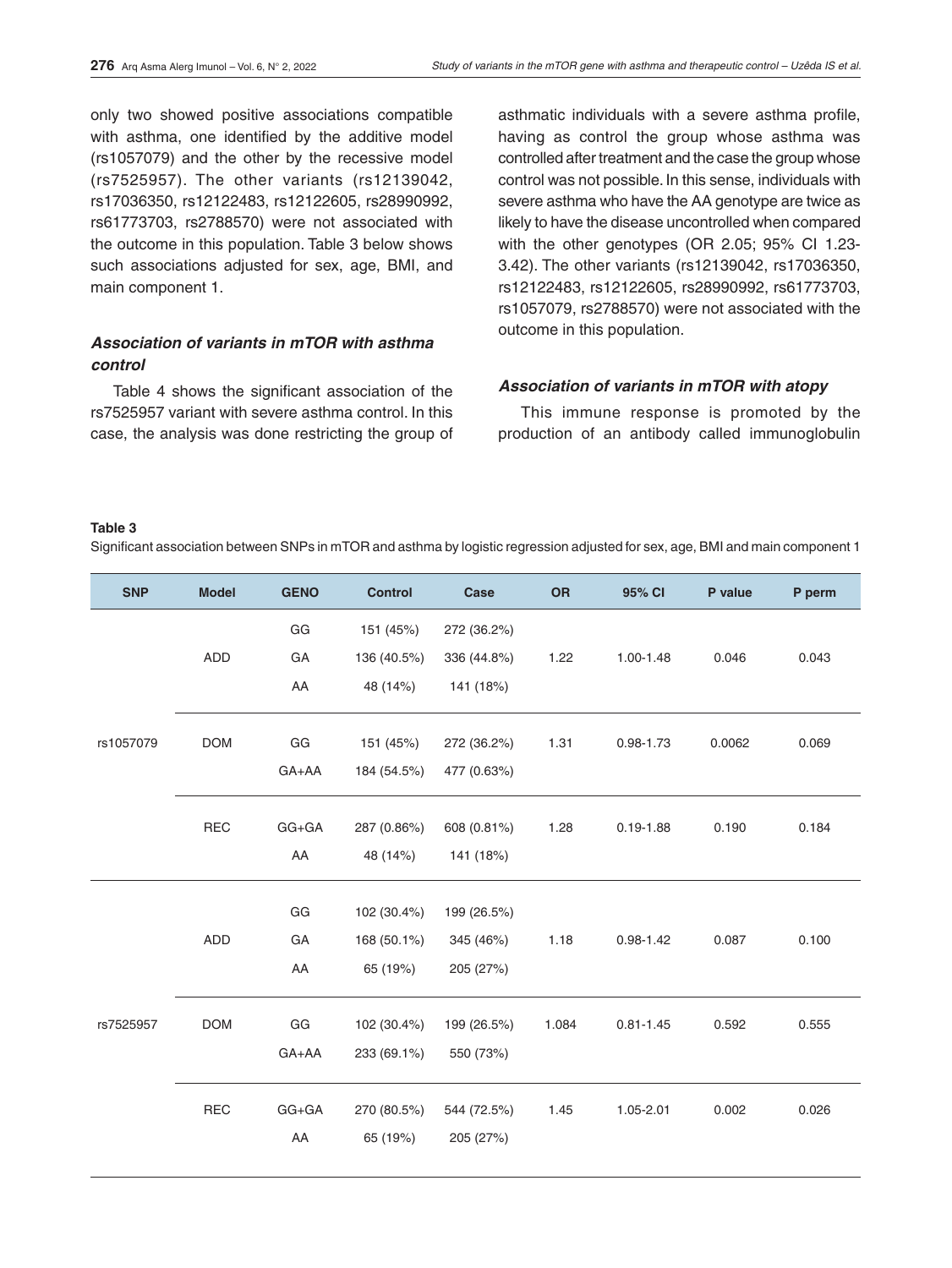#### **Table 4**

Association between SNPs in MTOR and asthma control by logistic regression adjusted for sex, age, BMI and main component 1

| Gene | <b>SNP</b> | <b>Model</b> | <b>GENO</b>    | <b>Control</b>                          | Case                                  | <b>OR</b> | 95% CI      | P value | P perm |
|------|------------|--------------|----------------|-----------------------------------------|---------------------------------------|-----------|-------------|---------|--------|
|      |            | ADD          | GG<br>AG<br>AA | 71 (28.7%)<br>121 (48.9%)<br>55 (22.0%) | 35(30.4%)<br>39 (33.9%)<br>41 (35.0%) | 1.278     | 0.929-1.760 | 0.132   | 0.114  |
| mTOR | rs7525957  | <b>DOM</b>   | GG<br>$AA+AG$  | 71 (28.7%)<br>176 (70.9%)               | 35 (30.4%)<br>80 (68.9%)              | 0.745     | 0.557-1.554 | 0.783   | 0.857  |
|      |            | <b>REC</b>   | GG+AG<br>AA    | 192 (77.6%)<br>55 (22.0%)               | 74 (64.3%)<br>41 (35.0%)              | 2.05      | 0.261-3.421 | 0.006   | 0.009  |

E (IgE), and some people are born with a genetic predisposition to show reactions due to the increase in this antibody. Of asthmatic patients, approximately half of them are atopic or allergic, the first symptoms occur in childhood and tend to regress in adolescence.

In this sense, the analysis is essential and was performed using non-asthmatic individuals as a control group and all asthmatic individuals as a case group. In this sense, three of the variants presented a significant association with the outcome atopy (rs1057079, rs7525957, rs12122483). As demais variantes (rs12139042, rs17036350, rs12122605, rs28990992, rs61773703, rs2788570) were not associated with the outcome in this population (Table 5).

The rs1057079 variant in the additive model and the recessive model, the rs7525957 variant in the additive and recessive model and the rs12122483 variant in the recessive model.

this sense, the occurrence of allele A was significantly associated in the additive model, showing greater circulation of this cytokine when compared to polymorphic homozygosis and wild homozygosity as well as, in heterozygosis with p respectively 0.006 and 0.029 (Figure 1A).

There was also a difference in Eotaxin production between the rs7525957 genotypes, with the presence of the A allele, in heterozygote and wild homozygote different from the wild homozygote (p value 0.044 and 0.041, respectively) (Figure 1B).

The rs12122483 genotype showed a difference in Eotaxin production, with the wild homozygote  $(p = 0.022)$  having less expression compared to the heterozygote (Figure 1C).

Finally, the AA genotype of rs17036350 showed a reduction in eotaxin production when compared with the AG ( $p < 0.01$ ) and GG ( $p = 0.001$ ) genotypes (Figure 1D).

### *Eotaxin production among mTOR genotypes*

Eotaxin production in patients with asthma was compared between mTOR genotypes. The rs1057079 variant was related to the serum increase in eotaxin. In

### *Cytokine production among MTOR genotypes*

Individuals with asthma presenting the rs17036350 variant had lower IL-17 cytokine production between AA and heterozygous genotype ( $p < 0.05$ ) and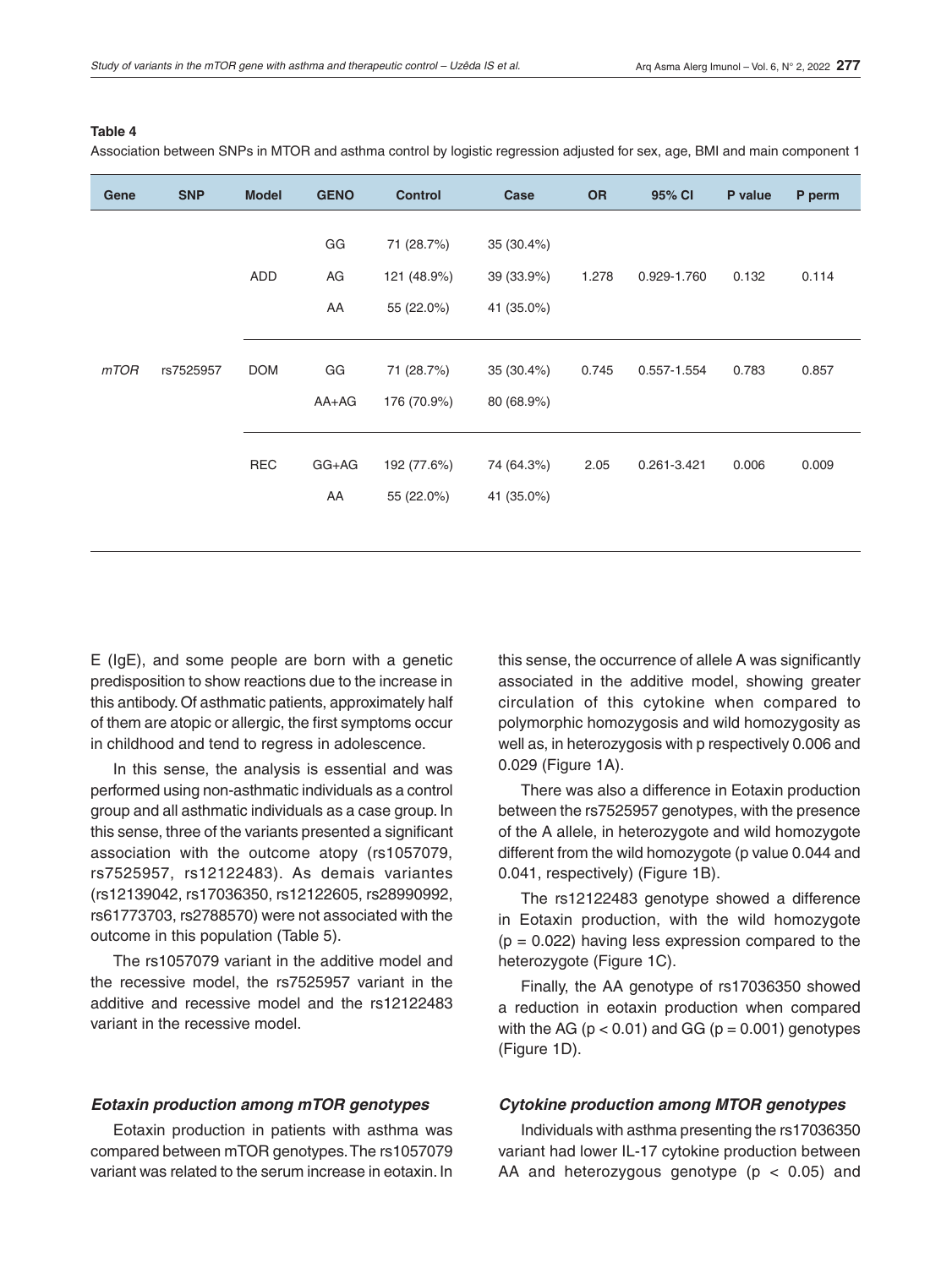between AA and GG genotypes (p < 0.05). As well as lower expression of IL-13 between genotype AA and AG (p < 0.01), between AA and GG (p < 0.01); IL-1B between genotype AA and AG (p < 0.05) and between AA and GG (p < 0.05); IL-8 between genotype AA and AG ( $p < 0.05$ ); IL-6 between genotype AA and AG ( $p < 0.05$ ), between AA and GG ( $p < 0.01$ ); IL-5 between genotypes AA and GG ( $p < 0.05$ );

**Table 5**

Significant association between SNPs in mTOR and Atopy by logistic regression adjusted for sex, age, BMI and main component 1

| <b>SNP</b> | <b>Model</b> | <b>GENO</b>            | <b>Control</b>             | Case                       | <b>OR</b> | 95% CI        | P value | P perm |
|------------|--------------|------------------------|----------------------------|----------------------------|-----------|---------------|---------|--------|
|            |              | GG                     | 168 (43.2%)                | 163 (34.6%)                |           |               |         |        |
|            | <b>ADD</b>   | GA                     | 163 (42.0%)                | 210 (44.5%)                | 1.27      | 1.04-1.56     | 0.021   | 0.013  |
|            |              | AA                     | 57 (14%)                   | 98 (20.0%)                 |           |               |         |        |
| rs1057079  | <b>DOM</b>   | GG                     | 168 (43.2%)                | 163 (34.6%)                | 1.31      | $0.96 - 1.76$ | 0.785   | 0.074  |
|            |              | GA+AA                  | 220 (56%)                  | 308 (65.5%)                |           |               |         |        |
|            | <b>REC</b>   | $GG+AG$                | 331 (85.3%)                | 373 (79.1%)                | 1.48      | 1.02-2.16     | 0.039   | 0.044  |
|            |              | AA                     | 77 (20%)                   | 98 (20%)                   |           |               |         |        |
|            |              |                        |                            |                            |           |               |         |        |
| rs7525957  | <b>ADD</b>   | GG<br>GA               | 122 (31.4%)<br>189 (49.3%) | 117 (24.8%)<br>207 (43.9%) | 1.34      | 1.10-1.63     | 0.004   | 0.003  |
|            |              | AA                     | 77 (20.0%)                 | 147 (31.0%)                |           |               |         |        |
|            |              |                        |                            |                            |           |               |         |        |
|            | <b>DOM</b>   | $\mathsf{G}\mathsf{G}$ | 122 (31.4%)                | 117 (24.8%)                | 1.24      | $0.90 - 1.70$ | 0.183   | 0.158  |
|            |              | GA+AA                  | 266 (69.3%)                | 354 (54.9%)                |           |               |         |        |
|            | <b>REC</b>   | $GG + GA$              | 311 (80.7%)                | 324 (68.7%)                | 1.79      | 1.28-2.49     | 0.001   | 0.001  |
|            |              | AA                     | 77 (20%)                   | 147 (31%)                  |           |               |         |        |
|            |              | GG                     | 321 (82.7%)                | 387 (82.1%)                |           |               |         |        |
|            | <b>ADD</b>   | GA                     | 65 (16.7%)                 | 73 (15.4%)                 | 1.15      | $0.83 - 1.58$ | 0.411   | 0.523  |
| rs12122483 |              | AA                     | $2(0.5\%)$                 | 11 $(2.3%)$                |           |               |         |        |
|            |              |                        |                            |                            |           |               |         |        |
|            | <b>DOM</b>   | GG                     | 321 (82.7%)                | 387 (82.1%)                | 1.03      | $0.72 - 1.48$ | 0.875   | 0.875  |
|            |              | GA+AA                  | 67 (17.2%)                 | 84 (17.7%)                 |           |               |         |        |
|            | REC          | $GG+AG$                | 386 (99.4%)                | 460 (97.5%)                | 5.37      | 1.62-24.79    | 0.031   | 0.013  |
|            |              | AA                     | 2(0.5%)                    | 11 (2.3%)                  |           |               |         |        |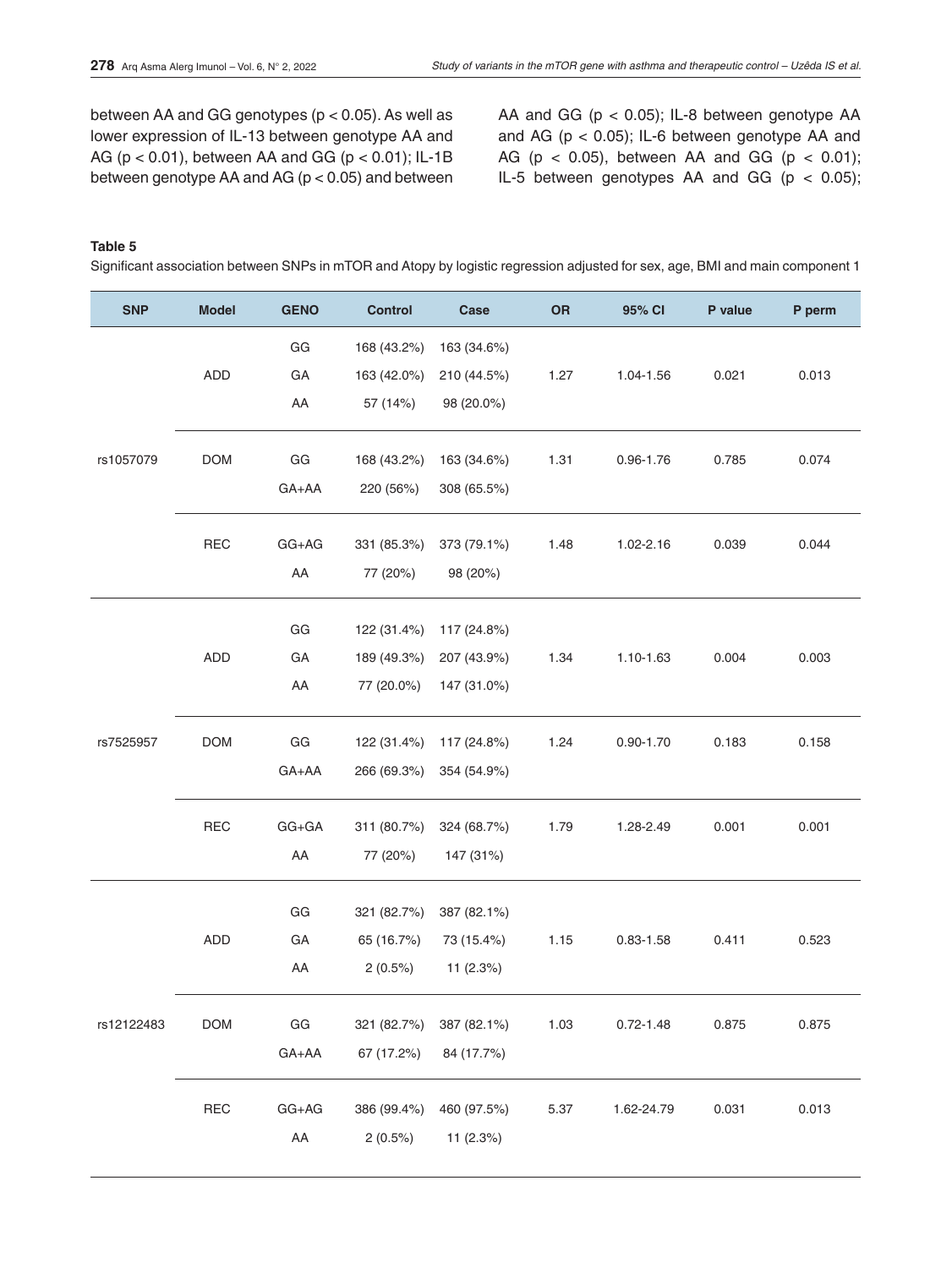

**Figure 1**

Average production of Eotaxin in individuals with asthma separated by rs1057079 (A), rs7525957 (B), rs12122483 (C) and rs17036350 (D), all with increased production in the polymorphic genotype. Tests used: Shapiro-Wilk; Kruskal-Wallis with Dunn and Mann-Whitney post-test

IL-12 between genotypes AA and GG ( $p < 0.05$ ); IFN, between genotypes AG and GG  $(p < 0.05)$ and cytokine IL 10 between genotypes AA and GG (p < 0.05) (Figure 2A-I).

Additionally, the expression of Interleukin 8 (IL-8) is significantly reduced in the polymorphic genotype (AA) of the rs12122483 variant when compared to the heterozygous group ( $p = 0.00061$ ) and when compared to the wild homozygote  $(p = 0.0015)$ (Figure 3).

Between the rs1057079 and rs7525957 genotypes there was no significant difference in the levels of the analyzed cytokines.

# *Tissue expression of mTOR among the studied genotypes*

The in silico analysis by the gTex platform of the variants shows, in a global analysis, the expression of the variants in different tissues and their relevance is analyzed as to the significance value. Through this analysis it was observed that the expression of the variants in the blood and pulmonary tissues were significant in individuals with the AA genotype of the rs7525957 variant ( $p = 1.2e-4$ ) presenting less expression of the mTOR gene in the blood. Also individuals with the AA genotype of the rs1057079 variant ( $p = 5.1e-16$ ) showed lower expression of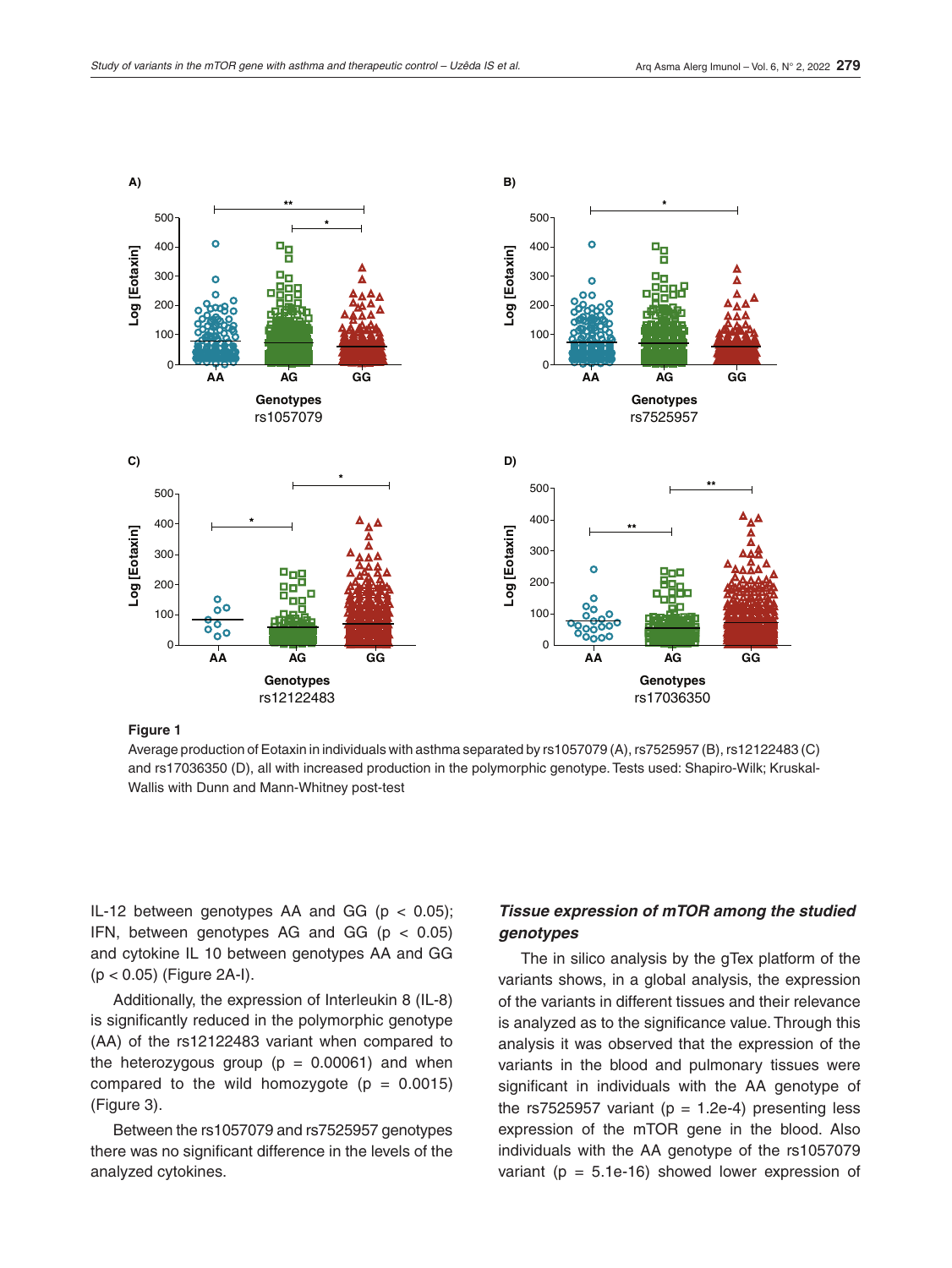

#### **Figure 2**

Average production of cytokines IL-17, IL-13, IL-1B, IL-8, IL-6, IL-5, IL-12, IFN (AH), IL-10 in individuals with asthma separated by genotype of rs17036350. All cytokines analyzed showed lower levels in the wild genotype group. Tests used: Shapiro-Wilk; Kruskal-Wallis with Dunn and Mann-Whitney post-test

mTOR in whole blood ( $p = 5.1e-16$ ) and in lung tissue  $(p = 1.7e-6)$  when compared with the others genotypes (Figure 4).

#### *Connection imbalance*

Using Haploview, linkage imbalance analyzes were performed, which clarifies the non-random association of alleles in two or more loci. LD reflects historical events of natural selection, gene conversion, mutation and other evolutionary forces. In this scenario, it implies a joint heritability of the rs 1057079, rs7525057 variants of 60% in contrast to the rs 17036350 variant whose association with the aforementioned ones was less than 15% (Figure 5).

### **Discussion**

Asthma is a chronic inflammatory disease with airway remodeling as one of the main symptoms. The PI3K/Akt/mTOR signaling pathway plays a central role in a broad spectrum of cellular activities, including cell proliferation, survival and differentiation<sup>15</sup>. Zhang et al.16 demonstrated that the remodeling of the airways in mice was strongly associated with high levels of mTOR expression. MTORC1 can selectively inhibit the myeloid precursor to differentiate into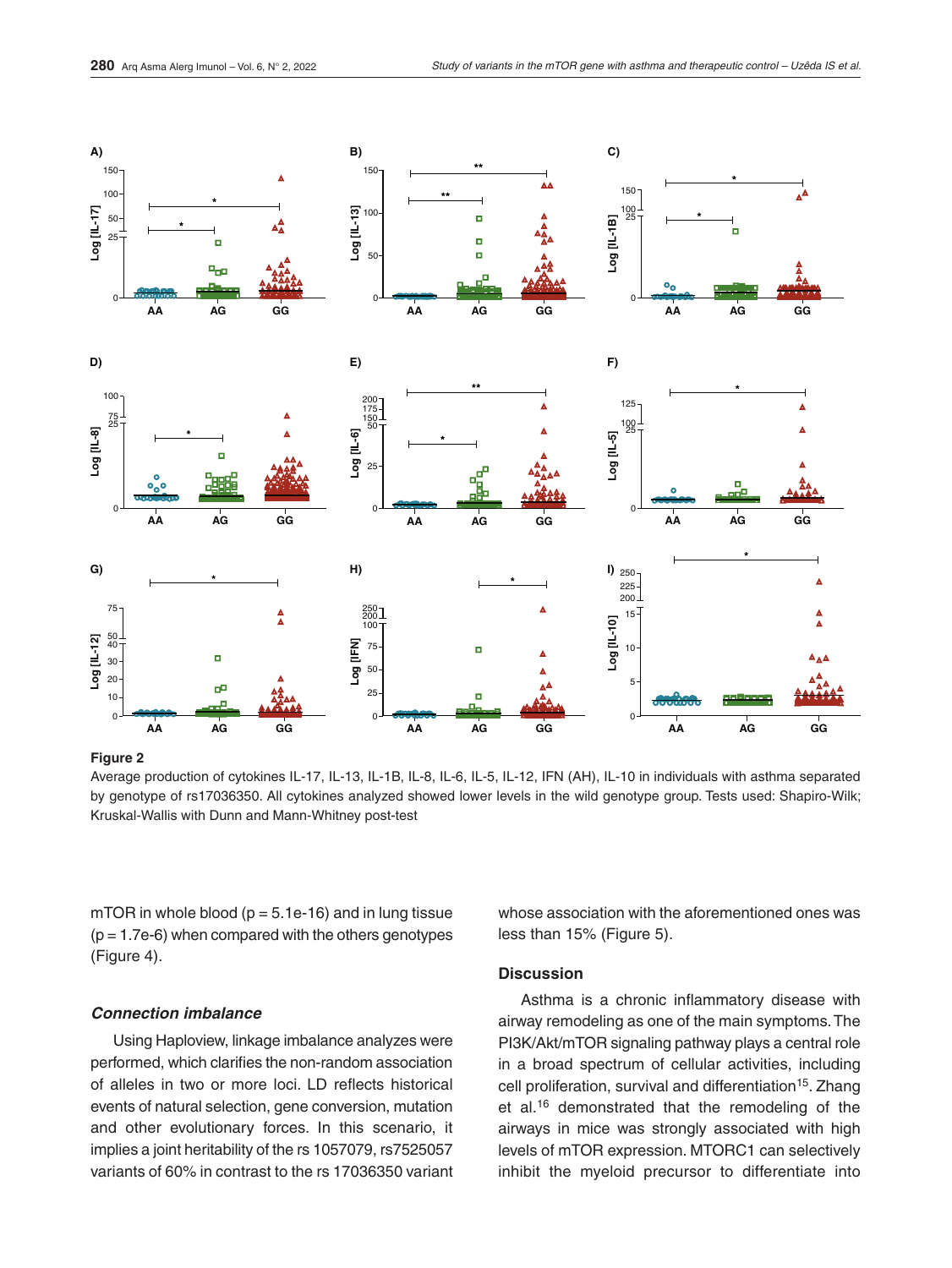

#### **Figure 3**

Average production of IL-8 in individuals with asthma separated by rs12122483 genotype. The group with the polymorphic genotype showed a higher level of cytokine (p < 0.001). Tests used: Shapiro-Wilk; Kruskal-Wallis with Dunn and Mann-Whitney post-test

eosinophil lineage, while promoting this differentiation in eosinophils. Activation of mTOR appears to be indispensable in controlling the excessive development of eosinophils, which can be a potential therapeutic target in the treatment of asthma.<sup>17</sup> On the other hand, Zhu et al.<sup>18</sup> demonstrated that inhibition of mTOR. either by gene deletion or by molecular antagonism, potentiated eosinophilia in a murine model of asthma, evidencing a dual role of mTORC1 and mTORC2 in the orchestration of the inflammatory process. In view of the complex role of mTOR in the immunological

context, the present study evaluated variants in the mTOR gene in a population of patients with asthma.

In the analyzed population, the variant rs1057079 was significantly associated as a risk factor for asthma. This same variant was also associated with the risk of atopy, suggesting an impact on a common biological pathway for both outcomes. Similarly, the polymorphic homozygosis of the A allele of rs7525957 indicated a greater risk for asthma and atopy. Asthmatic patients carrying the polymorphic genotype presented airway obstruction determined by a spirometric test. Both variants are intronic, however, to date, they have no evidence of clinical significance in the literature related to their functional impact in asthmatic patients. On the other hand, single nucleotide varianters7525957 has been suggested as a marker of advanced esophageal tumor.19 The link value and imbalance showed a 60% probability of heritability of these variants in the same individual, and the information may converge for both when observed in one of these, due to the chances of culminating in the association.

The in silico analysis of gene expression revealed that individuals who have rs7525957 or rs1057079 present a reduced tissue expression of mTOR, which suggests a negative regulatory role of these variants in the formation of mTORC1 and mTORC2. The inhibition of these complexes has already been simulated using substances such as Rapamycin, which specifically blocks mTORC1, while the use of Torina-1, which blocks both complexes, preventing the formation of the two complexes.20 It has been shown that selective blocking of mTORC1 results in inhibition of eosinophilic differentiation. However, the blocking



#### **Figure 4**

Image of the Violin Plot with the expression of the MTOR gene according to the genotypes of rs7525957 in whole blood (A), rs1057079 in whole blood (B) and rs1057079 in the lung (C). The polymorphic genotype showed reduced gene expression compared to the other genotypes  $(p < 0.001)$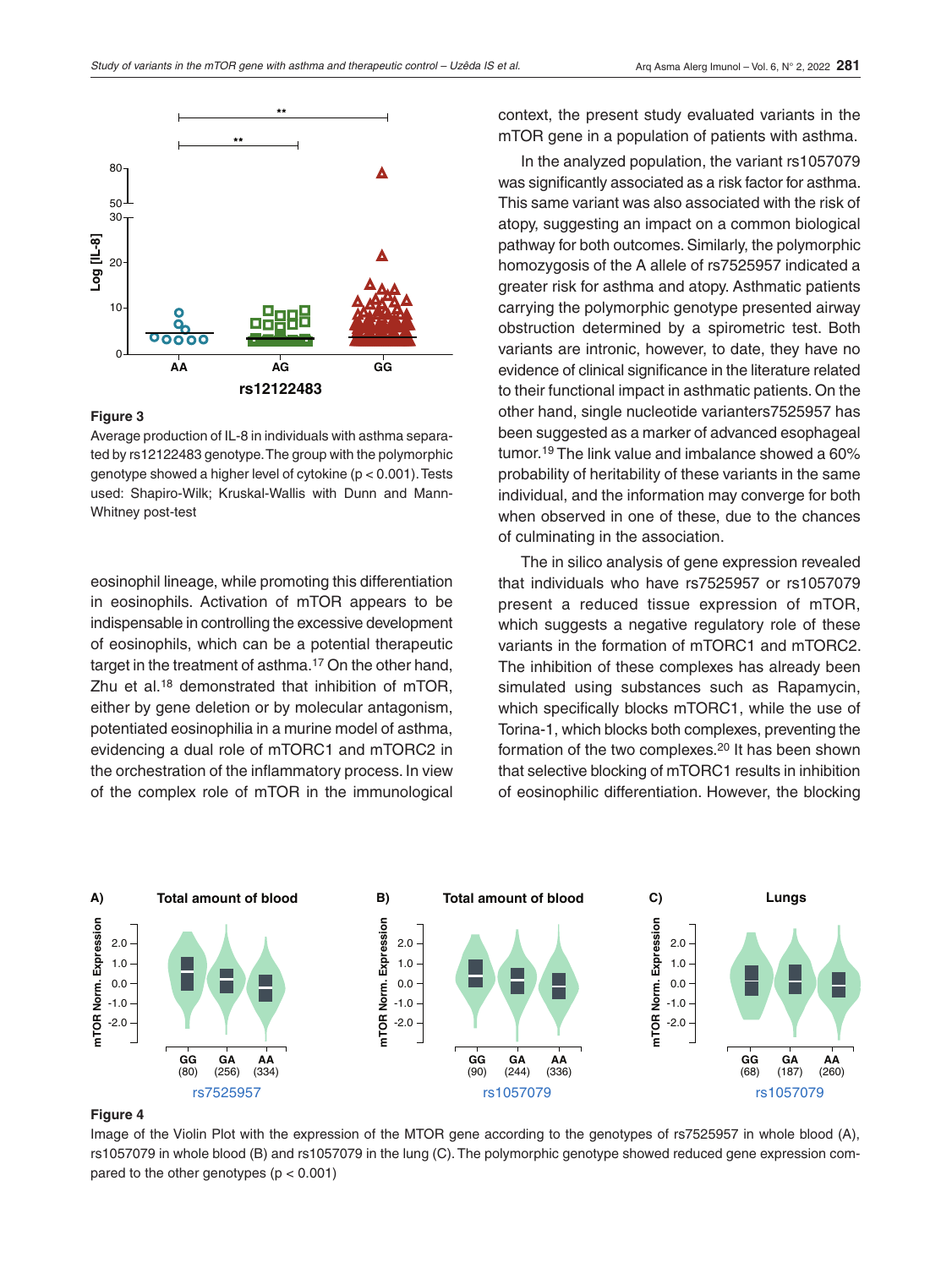



of both complexes has the consequence of increased eosinophilia, as demonstrated by Zhu et al.18 Thus, it is believed that the variants rs7525957 and rs1057079, by reducing the expression of mTOR, contribute to the inflammatory process, increasing the susceptibility of individuals carrying the polymorphic alleles for the development of asthma and atopy.

The contribution of the rs7525957 and rs1057079 variants to the eosinophilic inflammatory process can be characterized, at least in part, by the level of production of Eotaxin, an eosinophilic chemotactic protein. In the population whose research was carried out, the variants were related to a higher level of Eotaxin in patients with asthma carrying the polymorphic allele, which may be associated with increased migration of eosinophils that potentiate the atopic process. Allergic diseases, such as asthma, allergic rhinitis and atopic dermatitis, are characterized by an increase in the number of eosinophils in the circulating blood and degranulation in the tissue.<sup>21</sup> The action of some cellular and molecular signals, including eotaxin, drives the exacerbated action of eosinophils. In this sense, eotaxin-1 binds with high affinity to the chemokine CC 3 receptor, which is expressed by a variety of inflammatory cells.21

In addition to the positive relationship with atopy whose influence of greater eotaxin expression has been previously reported, rs7525957 represented a twice as high risk for the lack of therapeutic control in patients with severe asthma. The uncontrolled asthma condition is thus defined when the use of inhaled corticosteroids only influences the reduction of exacerbations, but not the reduction of symptoms or the control of.22 What is observed, particularly in this variant, is that its presence is attributed to the increased risk of asthma, atopy, eotaxin expression and possible resistance to inhaled anti-inflammatory drugs. The activity of mTORC1 has already been associated with insensitivity to corticosteroids<sup>23</sup> suggesting a greater expression of mTORC1.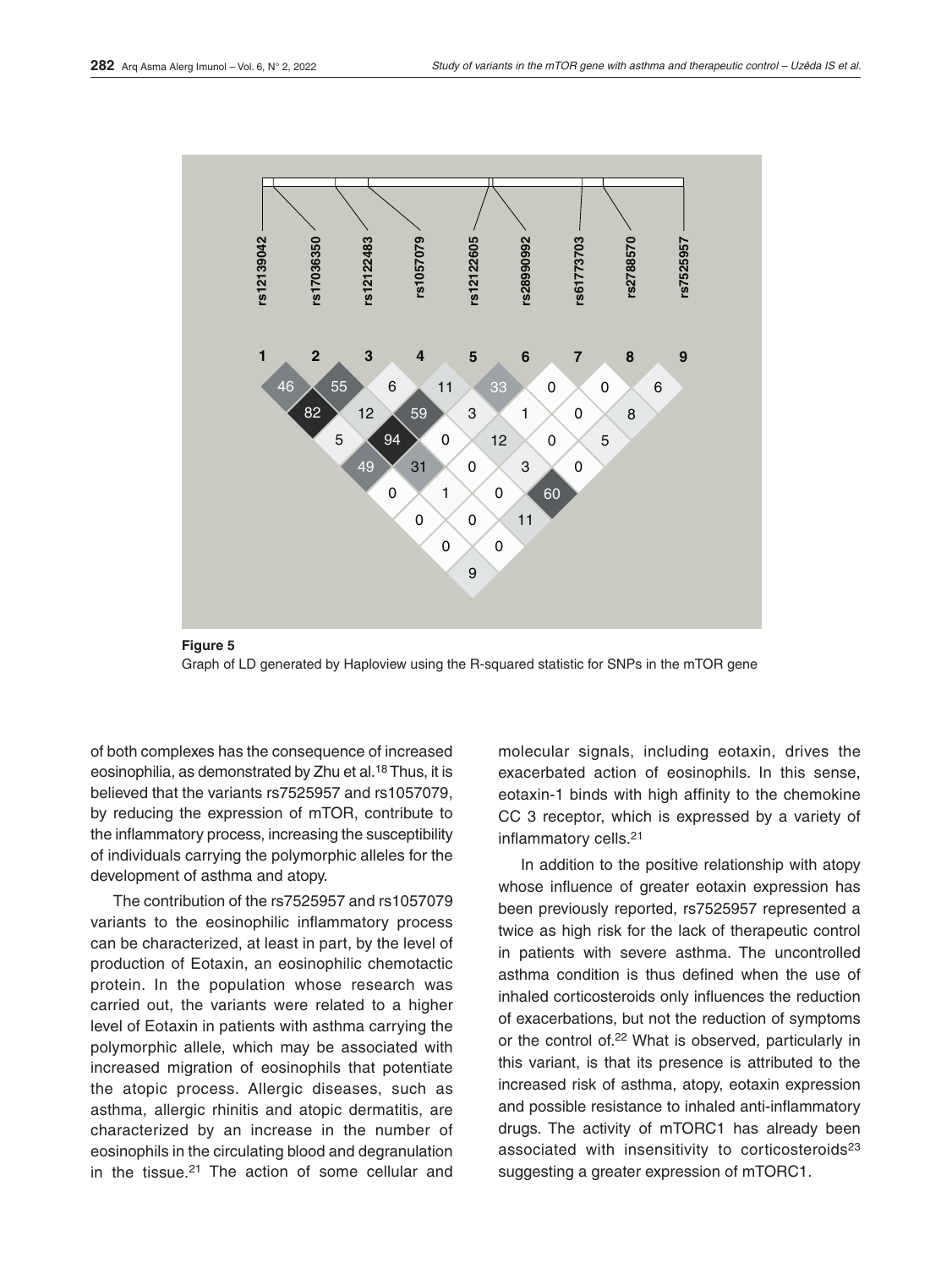The AA allele of rs12122483, also in homozygosis, was associated with a five times greater risk for atopy. In addition, it also presents higher levels of Eotaxin production, which leads us to think that the AA genotype of these variants has an impact on the expression of mTOR, similar to previous SNVs.

The aforementioned variant is also related to a higher level of production of Interleukin-8 (IL-8), being more produced in patients with AA genotype when compared with the other genotypes. The chemotactic cytokine IL-8 activates inflammatory cells by recruiting neutrophils, mononuclear phagocytes, mast cells and T cells.<sup>24</sup> Secreted by immune cells, bronchial epithelial cells, smooth muscle cells and macrophages, IL-8 is involved in the beginning of the acute and chronic inflammatory process.25 This cytokine is associated with Th17 cells, as belonging to its secretion profile, which in turn, have been positively associated with difficult-to-control asthma in African-American children.26 In a study of the mTOR pathway, the overexpression of these complexes was reversed by treatment with IL-8, demonstrating their regulatory role under this pathway.<sup>27</sup>

The rs17036350 variant was not associated with any of the study phenotypes, however there was an impact on the production of the tested cytokines. This variant, however, is not in imbalance of connection with the variants discussed earlier, rs1057079, rs7525957 and rs12122483, indicating reduced possibility of being inherited at the same time. Patients with asthma who have the AA genotype of this variant have a lower level of IL-17, IL-6, IL-13, IL5, IL-1B, IL-12 and IL-10 when compared to the wild genotype, which demonstrates its immunomodulatory impact. As for the cytokine IL-8, there was an average increase in its expression in asthmatic individuals, suggesting a possible activation of a feedback mechanism modulating the expression of mTOR in these individuals through the expression of cytokines, although this hypothesis was not tested in the study.

### **Conclusion**

This study demonstrated for the first time that variants in the MTOR gene suggest risk factors for asthma, atopy and can influence the therapeutic control of asthma through the immunological regulation observed by the expression of cytokines. The variants have a direct influence on the immunogenic control that directly influences the responsiveness to asthma,

mainly atopic, due to the strong relationship with the external environment. Further studies are needed to understand the functional impact of the variants associated here.

#### **References**

- 1. GINA Global Initiative for Asthma. Global Strategy for Asthma Management and Prevention. A Pocket Guide for Physicians and Nurses updates 2018 [Internet]. Available at: https://ginasthma.org/ wp-content/uploads/2018/03/wms-GINA-main-pocket-guide\_2018 v1.0.pdf.
- 2. Moraes TJ, Sears MR, Subbarao P. Epidemiology of Asthma and Influence of Ethnicity. Semin Respir Crit Care Med. 2018 Feb;39(1):3- 11. doi: 10.1055/s-0037-1618568.
- 3. Zhao P, Yue X, Xiong H, Li J, Li H, He X. Analysis of polymorphism of mTOR gene in children acute leukemia [artigo em Chinês]. Journal of Clinical Pediatrics. 2015;12:423-5.
- 4. Lee K, Gudapati P, Dragovic S, Spencer C, Joyce S, Killeen N, et al. Mammalian target of rapamycin protein complex 2 regulates differentiation of Th1 and Th2 cell subsets via distinct signaling pathways. Immunity. 2010 Jun 25;32(6):743-53. doi: 10.1016/j. immuni.2010.06.002.
- 5. Tao B, Ruan G, Wang D, Li Y, Wang Z, Yin G. Imbalance of Peripheral Th17 and Regulatory T Cells in Children with Allergic Rhinitis and Bronchial Asthma. Iran J Allergy Asthma Immunol. 2015 Jun;14(3):273-9. PMID: 26546895.
- 6. Alhassan S, Hattab Y, Bajwa O, Bihler E, Singh AC. Asthma. Crit Care Nurs Q. 2016 Apr-Jun;39(2):110-23. doi: 10.1097/ CNQ.0000000000000104.
- 7. Lambrecht BN, Hammad H. The immunology of asthma. Nat Immunol. 2015 Jan;16(1):45-56. doi: 10.1038/ni.3049.
- 8. Ming M, Luo Z, Lv S, Sun Q, Li C. Inactivated Mycobacterium phlei inhalation ameliorates allergic asthma through modulating the balance of CD4+CD25+ regulatory T and Th17 cells in mice. Iran J Basic Med Sci. 2016 Sep;19(9):953-9.
- 9. Kroegel C. Global Initiative for asthma management and prevention-GINA 2006. Pneumologie. 2007;61(5):295-304.
- 10. Bateman ED, Bousquet J, Busse WW, Clark TJ, Gul N, Gibbs M, Pedersen S; GOAL Steering Committee and Investigators. Stability of asthma control with regular treatment: an analysis of the Gaining Optimal Asthma controL (GOAL) study. Allergy. 2008;63(7):932-8.
- 11. Fox EA, Wright AE, Fumagalli M, Vieira FG. ngs LD: evaluating linkage disequilibrium using genotype likelihoods. Bioinformatics. 2019;35(19):3855-6.
- 12. Wang M, Gao P, Wu X, Chen Y, Feng Y, Yang Q, et al. Impaired anti-inflammatory action of glucocorticoid in neutrophil from patients with steroid-resistant asthma. Respir Res. 2016;17(1):153. doi: 10.1186/s12931-016-0462-0.
- 13. Tenesa A, Navarro P, Hayes BJ, Duffy DL, Clarke GM, Goddard ME, et al. Recent human effective population size estimated from linkage disequilibrium. Genome Res. 2007;17(4):520-6.
- 14. Boyle AP, Hong EL, Hariharan M, Cheng Y, Schaub MA, Kasowski M, et al. Annotation of functional variation in personal genomes using RegulomeDB. Genome Res. 2012;22(9):1790-7.
- 15. Boyce JA, Broide D, Matsumoto K, Bochner BS. Advances in mechanisms of asthma, allergy, and immunology in 2008. J Allergy Clin Immunol. 2009;123(3):569-74.
- 16. Zhang Y, Jing Y, Qiao J, Luan B, Wang X, Wang L, et al. Activation of the mTOR signaling pathway is required for asthma onset. Sci Rep 2017;7:4532. doi: 10.1038/s41598-017-04826-y.